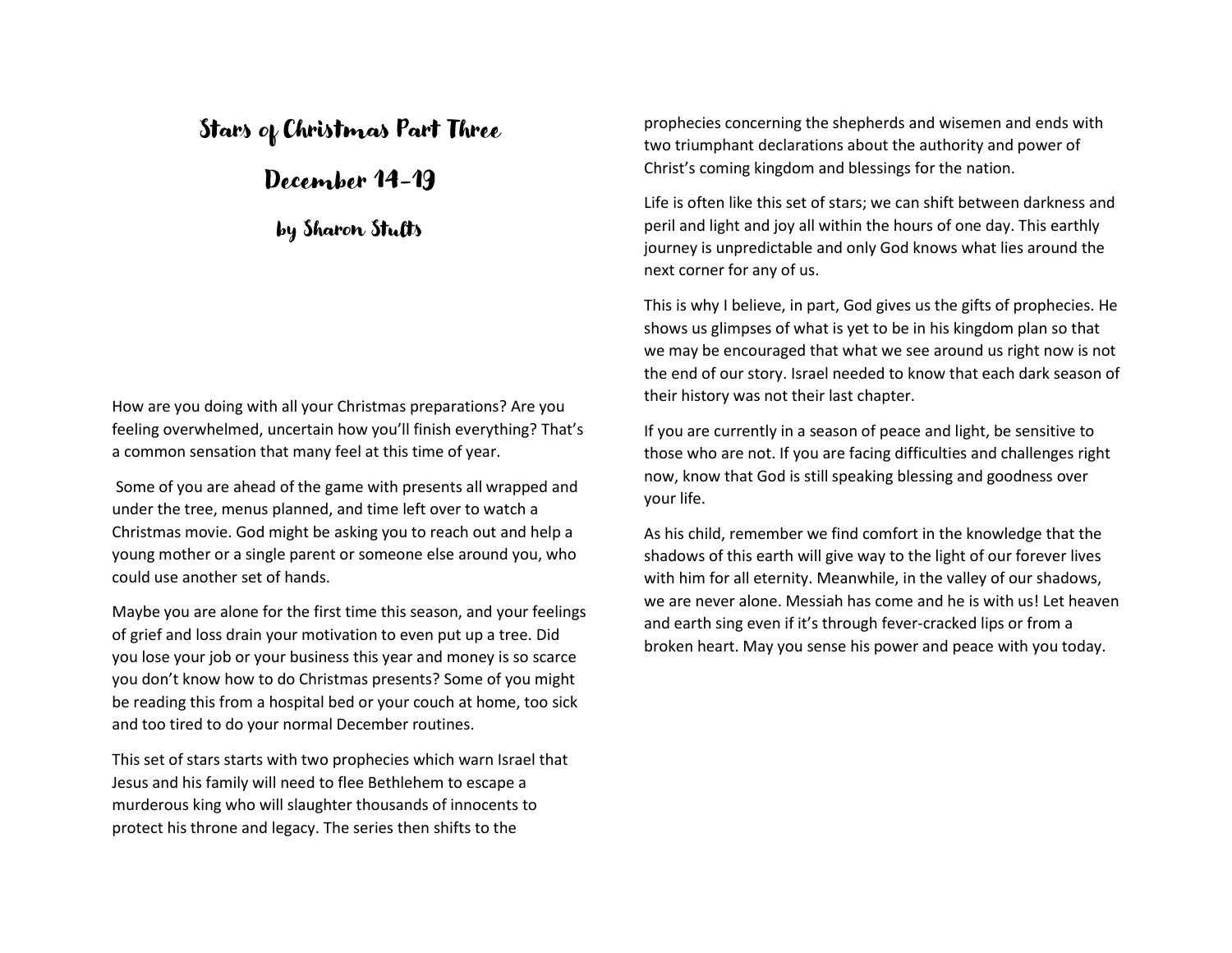"When Israel was a child, I loved him, and out of Egypt I called my son," Isaiah 11:1

**Prophecy:** Messiah would spend a season in Egypt

**Fulfillment:** Matthew 2:14-15

Have you ever met someone whose ego uses up all the air around them? King Herod, the ruler of Galilee at the time of Jesus' birth, was such a person. This madman who murdered his own family members sat on a throne of terror until Jesus was four years old. There's a fascinating article entitled, "[Who](https://overviewbible.com/who-was-herod/)  [Was Herod](https://overviewbible.com/who-was-herod/), "by Jayson Bradley, about Herod's life and rule, that will help you understand why Joseph and Mary needed to flee all the way to Egypt to escape his death threats.

For our purposes, let's simply agree that Herod wasn't going to allow anyone perceived as a threat to his throne, to remain alive. God knew this and sent an angel to Joseph and Mary to insist that they leave Bethlehem and stay in Egypt for a time.

Hosea predicts the conclusion of the holy family's time in Egypt. God informs Joseph and Mary that King Herod is dead. He calls Jesus out of Egypt because that isn't where God planned for him to grow up. Jesus would come to manhood within the community Israel. Egypt was Jesus' temporary place of deliverance, but Nazareth would be his home.

God carefully moved Jesus and his family away from Herod's assassination attempts. Jesus would not die in infancy. He would be hidden and protected.

Later in Jesus' life, God did not move him out of Pilate's line of fire. Instead, God gave his son up to be a sacrifice for us all. Did Mary wonder why God saved her son once but not a second time? Did she understand the prophecies about him?

Did his close friends understand why God didn't send angels to rescue Jesus from his murderers? I don't think they did based on their initial reactions to his death. Surely, they heard the story of the flight to Egypt from his mother or siblings.

Some of our most painful times happen when we are waiting on God for a rescue, but he says, "No, that's not my plan for this situation." When God doesn't heal, deliver, or provide in the way you want him to, remember this small prophecy. What God did for us in one situation, he may do again in another, (remember Jesus escaped murderous crowds several times before his arrest and death) but that doesn't mean that we now have a magic formula for the next hard circumstance.

God's plan for the world is so complex we cannot possibly understand how a wrong movement in our life may put other things in peril. We must simply trust and obey him, as Joseph, Mary and Jesus did, with faith that God's ways may be mysterious, but they are always good.

**Prayer:** Lord, grant me peaceful confidence in your great love for me and your plan for my life.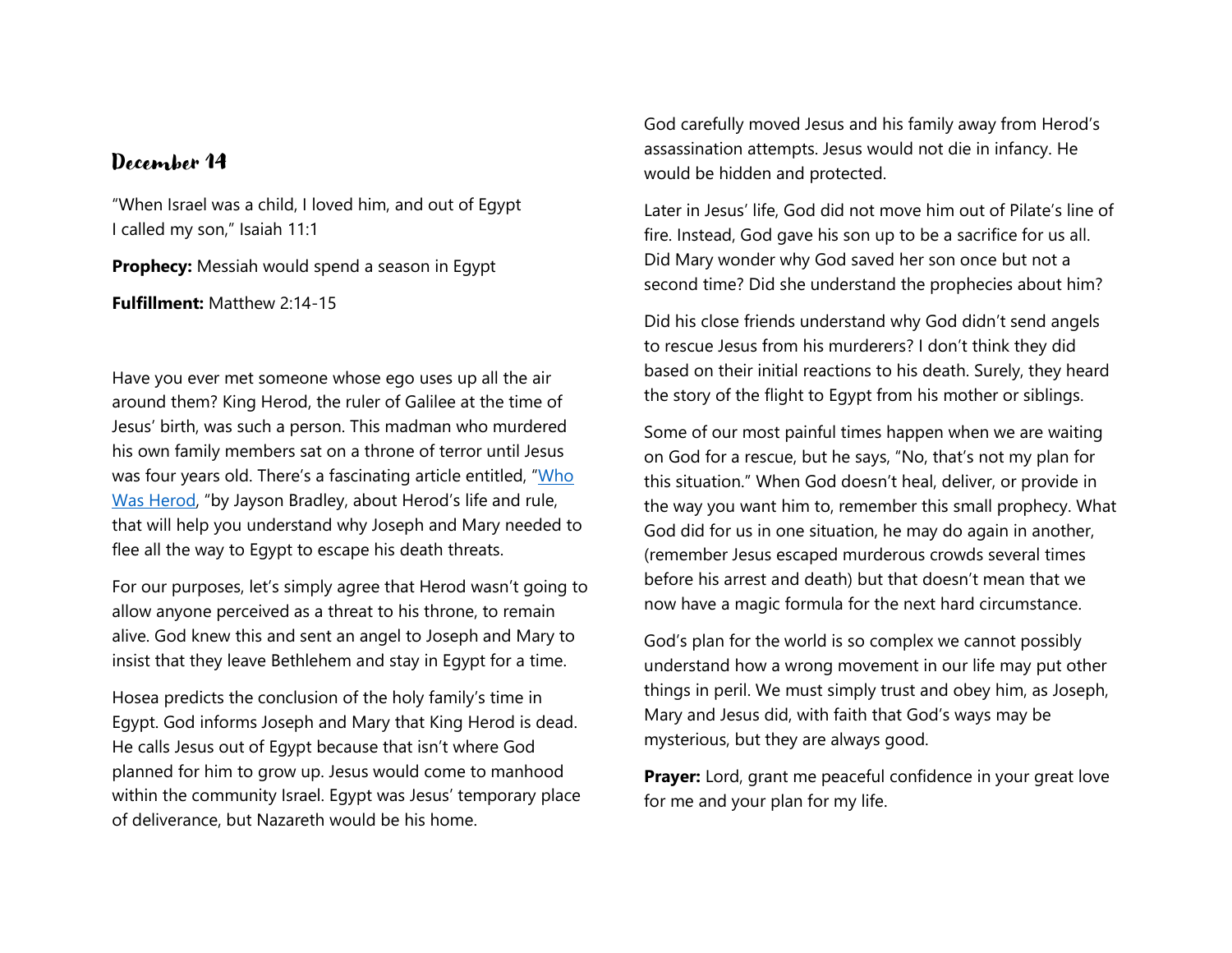"A voice is heard in Ramah,lamentation and bitter weeping. Rachel is weeping for her children; she refuses to be comforted for her children, because they are no more," Jeremiah 31:15.

**Prophecy:** A massacre of children would occur at Messiah's birthplace

#### **Fulfillment:** Matthew 2:16-18

Most Bible scholars do not define this verse as a messianic prophecy, like the others on which we've been reflecting. Some scholars define it as a demonstration of repeating patterns in the nation of Israel, played out in Jesus' life and that's why I chose to include it. A staff writer on the website, "Jews for Jesus," explains it like this:

*What Matthew is doing in his first few chapters is this: he is not saying that the Old Testament passages he cites are direct predictions of Jesus' life – though they certainly were in other cases. What he is doing is showing that key points about the life of Israel are being repeated in Jesus' life. In this way, Jesus fulfills Scripture because as the greatest Israelite of all, his life follows the contours of the nation's history. It is as if Matthew is saying, "Jesus is with you, Israel – what you went through, he went through."*

The beauty of this idea struck me so profoundly. God wove details into the tapestry of Jesus' life to include event patterns that the Jews would recognize. He suffered and they suffered, a Messiah who understood their unique national identity of persecution.

Herod's ruthless slaughter of all male infants in Bethlehem is the same demonic spirit that murdered the Israelite's male infants during their slave days in Egypt. Most likely, hundreds of babies

were put to death in Egypt. Scholars estimate that since the population of Bethlehem numbered about a thousand people during Jesus' time, that the number of babies murdered didn't exceed twenty. Regardless, though it may not have been the mass genocide of Egypt, twenty families suffered horrible loss.

Satan's routine remains the same. Just as he squirreled up the Garden of Eden, he wanted Bethlehem to become nothing but a tragic memory for Israel, eclipsing the birth of Messiah.

At Christmas, we love to focus on the beauty and majesty of Messiah's birth, as it should be. Let's also remember though, that his birth triggered Herod's demonized mind to order the slaughter of infants. There will always be bitter mixed with the sweet in this life just as the shadow of the cross lurked behind the manger.

The message that God sent to Israel with this star is the same to us. Jesus is with you, dear one. What you are struggling with right now, he experienced in some form during his life. He connects deeply to our sufferings and disappointments, because of his own. Messiah came to solve the problem of sin and pain definitively. He is our hope of our life to come where there will be neither.

**Prayer:** Thank you God, that Jesus understands our sorrows like no one else. Grant me fresh hope that the suffering I'm experiencing today will pass and will also accomplish good things in my life and for your kingdom.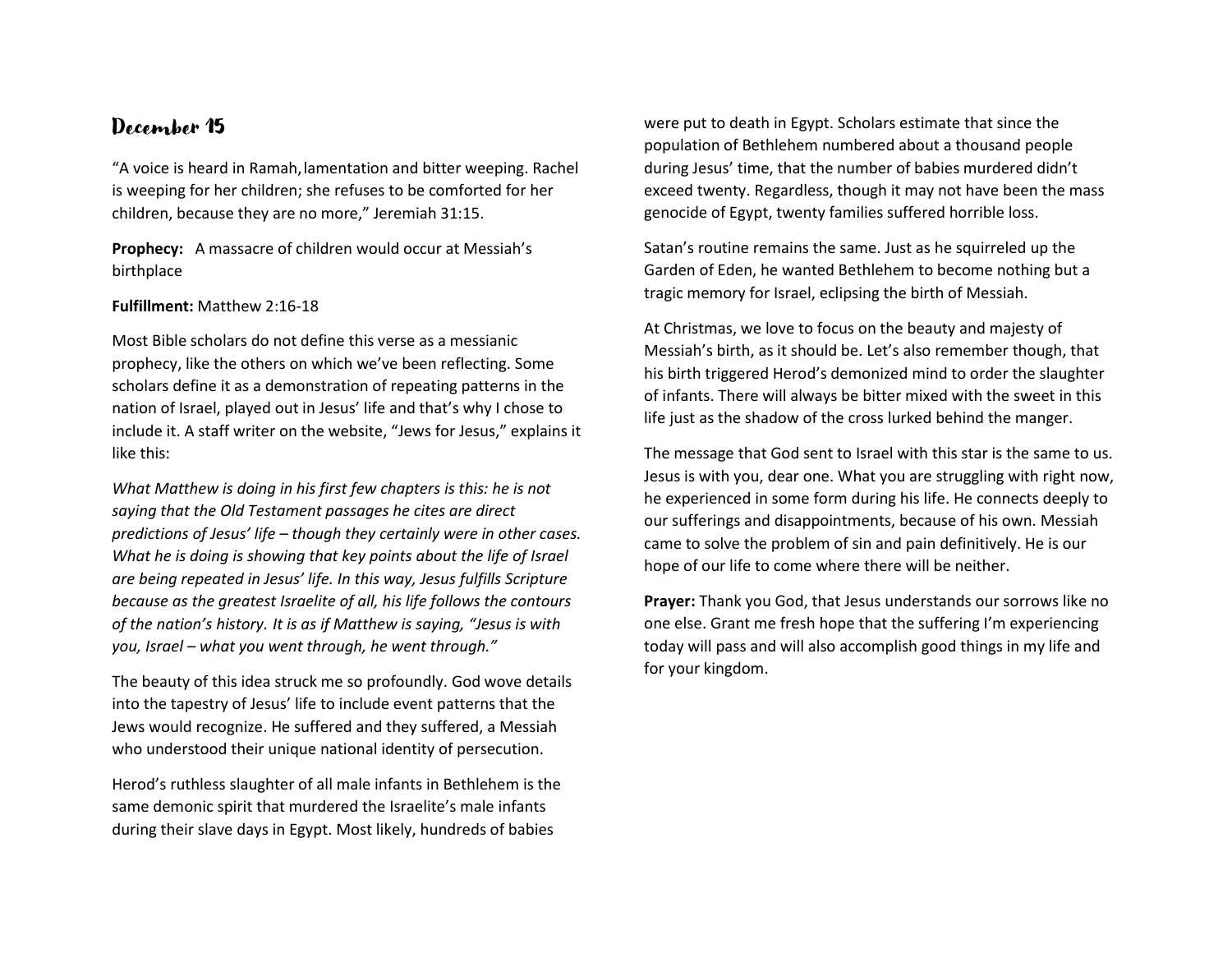*"For to us a child is born, to us a son is given; and the government shall be upon his shoulder, and his name shall be called Wonderful Counselor, Mighty God, Everlasting Father, Prince of Peace," Isaiah 9:6.*

**Prophecy:** Messiah will be filled with power, peace, and the Spirit from birth

**Fulfillment:** Luke 4:18- spoken by Jesus himself

My brother is currently finishing a degree that will enable him to be a professional counselor, a new career after years of teaching high school successfully. We live far apart from one another, but he calls me with updates about his studies, internship, and new counseling position. My mind is boggled by how much work is required of him to do this.

Left up to me, he'd be certified already. School teachers with years notched on their belts, like my brother, are already professional counselors in my opinion. His wealth of knowledge, experience, wisdom, and insight was impressive before his most recent schooling. I think his brain must resemble Oz's scarecrow.

I'm now trying to imagine my brother possessing at birth, all the wisdom and understanding it's taken him sixty some years to accumulate. Would I have recognized the anointing on him and the brimming knowledge within during childhood or would I have mocked and dismissed him as Jesus' family did? I suspect the latter of myself.

Our Messiah came fully loaded for bear. He arrived with all the internal knowledge needed to rule our world and galaxies beyond. No classes in human psychology and development needed for our

Messiah. His authority and equality with God the Father became established in the womb. The ability to create a pathway for peace between God and humans, is second nature for Jesus.

The shepherds experienced all this on the night of his birth. We don't know precisely what they saw and heard besides a newborn in a feeding trough. They sensed and experienced something unique in that manger which caused them to realize the angels told them the truth about this Bethlehem child.

The wisemen, learned scholars, respected, and highly valued in their time, recognized the "It factor," in Jesus when they visited him. During his ministry, the gospel writers tell us stories about people who weren't completely sure about Jesus and yet recognized his power, authority, and ability to heal.

This star reminds us of one of the mysteries of the Messiah. Although he came as a fragile baby and died in complete vulnerability, everything of God existed always in him. What application is there for us? It means that every experience, good or sorrowful, that Jesus acquired from birth to death passed through the filter of his perfect authority and wisdom. Where you and I struggle to constantly figure out Christ-like responses and stances to everything life throws at us, he never did. He already knew.

Can you understand the incredible resources available to us in our Messiah? Every experience of humans shaped perfectly by all the character, power, and authority of God. Messiah contains everything we need to know, the wisdom on how to put that knowledge to use, and the anointing to do it with grace.

**Prayer:** Lord Jesus, I thank you that no problem is too complex and no challenge to large for you. You are the answer to all my questions and the solution for all my concerns.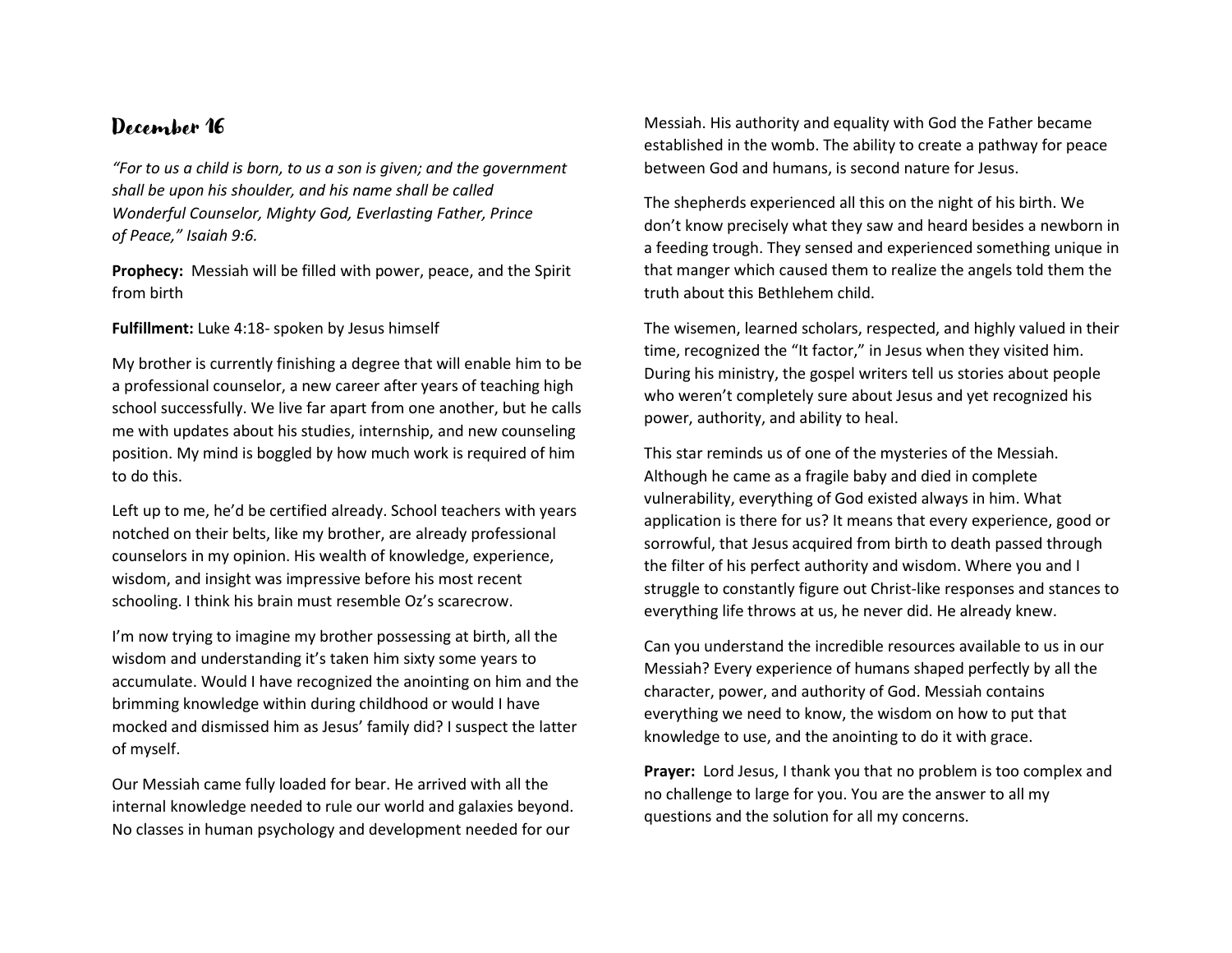*"May desert tribes bow down before him, and his enemies lick the dust!" Psalm 72:9.*

**Prophecy:** Shepherds, (men of nomadic tribes), will humble themselves and bow down before the Messiah

#### **Fulfillment:** Luke 2:12

In Psalm 72, the writer points to Solomon's reign but shifts, inverse 8, to writing about a greater king to come. The splendor of Solomon's court and the respect world leaders showed him, would be eclipsed by Messiah. Even independent, fierce nomads would kneel before him, which they most likely did not do for Solomon.

As I thought about these Bethlehem shepherds, I realized that nativity scenes and Christmas pageants unintentionally sanitize them. I've perceived them to be gentle guys, quietly minding sheep, intimidated by the hustle and bustle of cities and their people. That is not an accurate description of a good shepherd.

Let's go back to the Old Testament and remember what we know about the life of a shepherd through King David's biography. Who lived in the wilds on his own from a young age? David the shepherd boy. Who regularly put his life at risk and killed lions and bears with his own hands? David. Who traveled rugged terrain with herds of sheep, keeping himself and the flock watered, fed and safe? David.

I don't think shepherding is for weaklings or cowards. These Bethlehem shepherd, like most nomadic peoples, would be rugged, strong, and fearless. They had to be to be able to keep flocks of sheep alive. They would be like today's "Survivor," winners.

Not only did shepherds need to contend with natural predators, severe weather conditions and the unpredictability of animal husbandry, they also had to guard against robbers and thieves.

Now that we've formed a better mental picture of shepherds, imagine how men like that might respond to the first enormous angel that appeared in the night sky? Did they grab their weapons only to drop them in terror? Luke tells us they were overcome with fear. Did they rush to gather their sheep more closely to protect them from this new predator?

What happened when the heavenly host joined the first angel? Now, that would be the award-winning video to see these mighty men of the wilderness, dumbstruck and motionless before the heavenly messengers. Despite their fear, the shepherds believed what the angels said, and this one decision, changed their lives.

If we made our nativity sets more realistic, the shepherds might resemble WWF wrestlers rather than the delicately designed men so often featured. Imagine guys the size of Dwayne Johnson, "The Rock," crowding into the manger and kneeling in worship. What a sight! How heaven rejoiced to see it.

This star is a warning and an encouragement to all humans. No matter how large your life might be, how big your platform, how great your power, influence, and wealth, at some point, everyone must bow their knee before Christ. We can humble ourselves now and live with him for eternity or we can wait until the end of days, when it's too late. But make not mistake; every knee will bow.

**Prayer:** God, I bring before you those I care about who have not yet bowed before Messiah. Open their hearts to the Christ child today.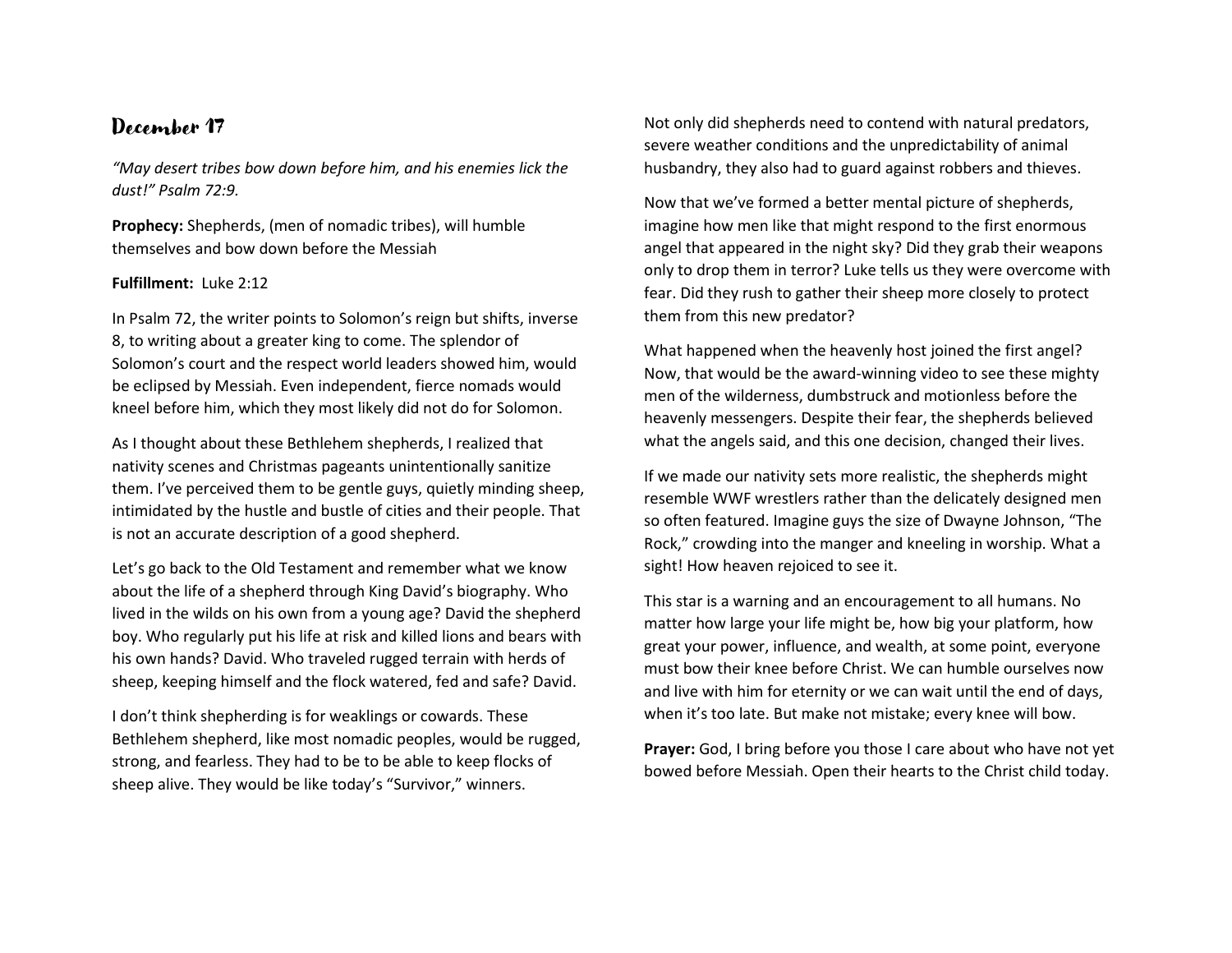"…a star shall come out of Jacob, and a scepter shall rise out of Israel;" Numbers 24:17.

**Prophecy:** A star will point the way to the infant Messiah

### **Fulfillment:** Matthew 2:1-2

Can we consider again that God selects the most unlikely folk to accomplish his purposes? This poetic prophecy inspired the likes of Mozart and Mendelssohn, and other composers through the centuries, to compose stunning pieces of music. The irony is that the original messenger, Balaam, was a prophetic goofball, at the center of one of the funniest stories in scripture.

Balaam, a soothsayer, received an urgent summons from King Baalak of Moab. The Israelites marched towards his nation, and he knew the stories of their conquests. Terrified, he commanded Balaam to curse the Israelites to stop them. I encourage you to read the full story in Numbers 22-24 as there are so many powerful lessons there but let's summarize. The bottom line is, Balaam tried repeatedly to curse Israel, but God intervened each time and forced him to bless them instead.

Finally, God allows Balaam to saddle up his donkey and ride with the princes of Moab, on the condition that Balaam will only speak what God puts in his mouth. On the way, an angel of the Lord stops Balaam's donkey on the road, refusing to let her pass. The angry prophet beats her until God allows the

donkey to speak and put Balaam in his place. The great prophet is rebuked by a humble donkey who is better able to see what God is up to and articulate it, then Balaam could.

This star is a statement about a literal star that will announce the King who comes from Jacob's line and will rule Israel. Those facts are significant and worth noting as we did on December 6. Today, think about God's choice of messengers for this important star.

Stories like Balaam remind me that God is not looking for skilled, savvy people (although those qualities are useful to him). He seeks willing and obedient folks, or animals, I guess if he can't find a human. The donkey showed more reverential awe for God and his messenger than the prophet did, until God opened Balaam's arrogant, foolish eyes.

We might think we come to the manger with more to offer than the shepherds. We've got talents and resources, after all. Of course, God wants us to recognize his ownership of all we are and possess and our role as stewards. The attitude we present to God though, is more important than the gifts.

This star reminds me that if I get too big for my britches, God may employ creative ways to return me to a humble stance. Imagine how ridiculous Balaam felt while his donkey rebuked him in front of all the princes of Moab. Humility is always the passport into God's presence.

**Prayer:** God, if there's any area of my life where I am not seeing what you want me to see and hearing what you want me to hear, open my eyes, my ears, and my heart.